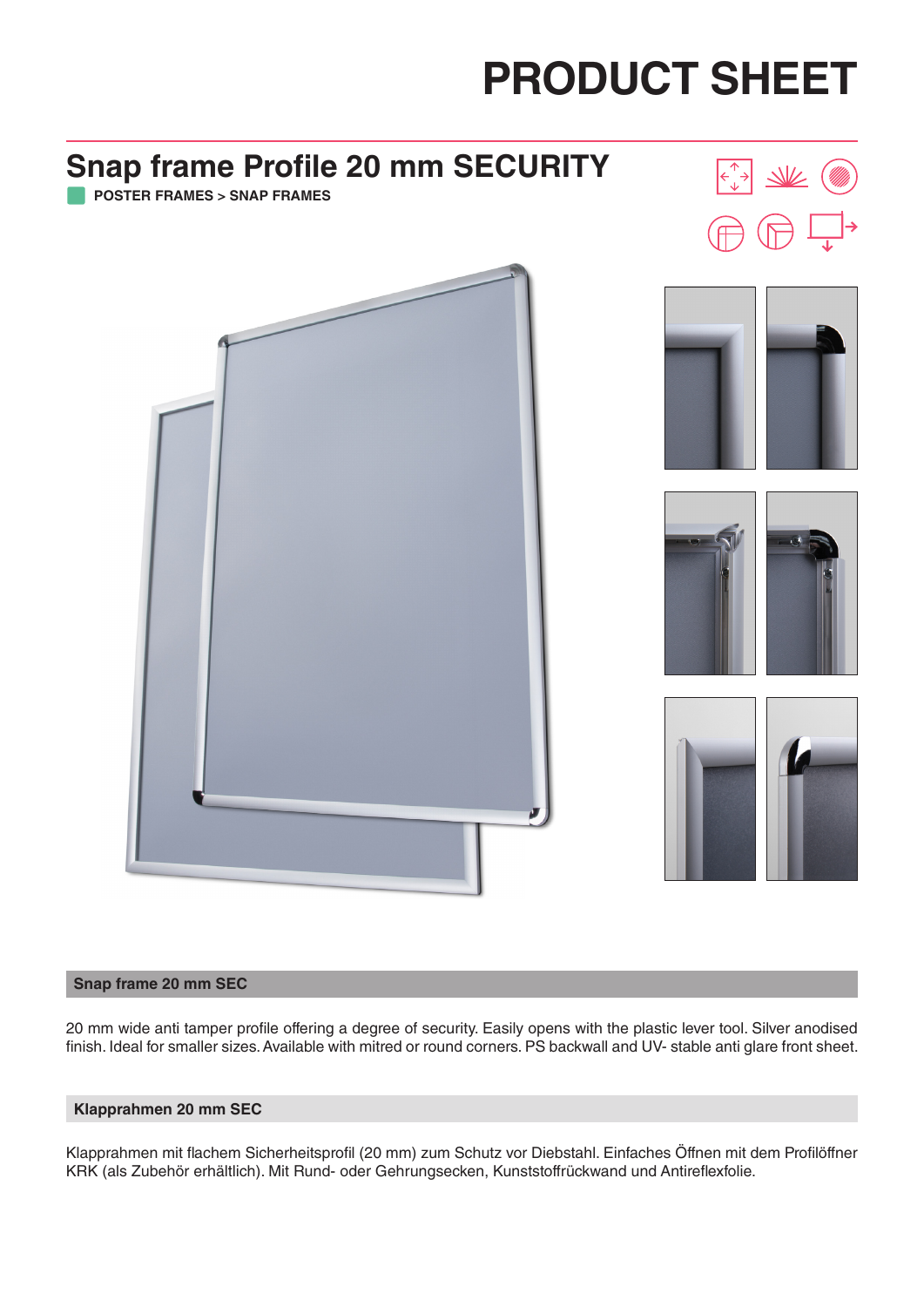### **Snap frame Profile 20 mm SECURITY / mitred corner**

**POSTER FRAMES > SNAP FRAMES**

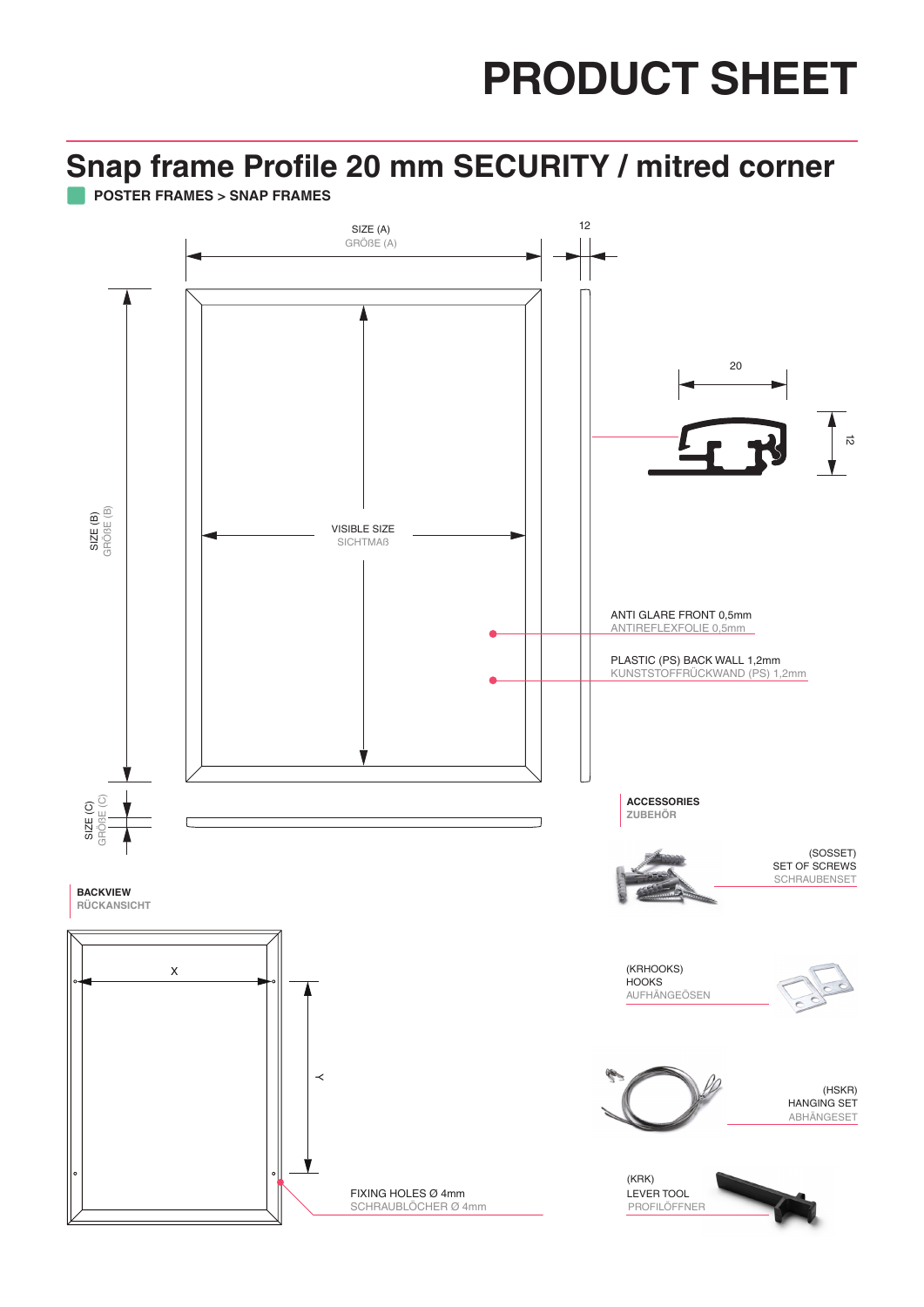### **Snap frame Profile 20 mm SECURITY / mitred corner**

**POSTER FRAMES > SNAP FRAMES**

| <b>ARTICLE CODE</b> | EAN/GTIN      | <b>POSTER SIZE</b>  | <b>VISIBLE SIZE</b> | <b>SIZE</b><br>$(A \times B \times C)$  | <b>NET</b><br><b>WEIGHT</b>    | <b>HOLES PITCH</b><br>$(X \times Y)$ |
|---------------------|---------------|---------------------|---------------------|-----------------------------------------|--------------------------------|--------------------------------------|
| <b>ARTIKELCODE</b>  | EAN / GTIN    | <b>PLAKATFORMAT</b> | <b>SICHTMAB</b>     | <b>GRÖßE</b><br>$(A \times B \times C)$ | <b>NETTO</b><br><b>GEWICHT</b> | <b>LOCHABSTAND</b><br>$(X \times Y)$ |
| KRA5G20SEC          | 8595578300451 | 148 x 210 mm (A5)   | 138 x 200 mm        | 178 x 240 x 12 mm                       | $0,33$ kg                      | $159 \times 0$ mm                    |
| KRA4G20SEC          | 8595578300468 | 210 x 297 mm (A4)   | 200 x 287 mm        | 240 x 327 x 12 mm                       | $0,45$ kg                      | 221 x 119 mm                         |
| KRA3G20SEC          | 8595578300475 | 297 x 420 mm (A3)   | 287 x 410 mm        | 327 x 450 x 12 mm                       | $0,67$ kg                      | 308 x 242 mm                         |
| KRA2G20SEC          | 8595578300482 | 420 x 594 mm (A2)   | 410 x 584 mm        | 450 x 624 x 12 mm                       | 1,03 kg                        | 431 x 336 mm                         |
| KRA1G20SEC          | 8595578300499 | 594 x 841 mm (A1)   | 584 x 831 mm        | 624 x 871 x 12 mm                       | 1,67 kg                        | 605 x 583 mm                         |
| KR50x70G20SEC       | 8595578300505 | 500 x 700 mm        | 490 x 690 mm        | 530 x 730 x 12 mm                       | 1,34 kg                        | 511 x 442 mm                         |

| <b>ARTICLE CODE</b> | <b>PACKING</b><br><b>SIZE</b> | <b>PACKING</b><br><b>WEIGHT</b>   | <b>PCS / PALLET</b>   | <b>WEIGHT</b><br>OF PALLET  | <b>VOLUMETRIC</b><br><b>WEIGHT</b> | <b>BELT SIZE</b> | <b>SHIPPING</b>   |
|---------------------|-------------------------------|-----------------------------------|-----------------------|-----------------------------|------------------------------------|------------------|-------------------|
| <b>ARTIKELCODE</b>  | <b>VERPACKUNGS-</b><br>GRÖßE  | <b>VERSAND-</b><br><b>GEWICHT</b> | <b>STCK / PALETTE</b> | PALETTEN-<br><b>GEWICHT</b> | <b>VOLUMEN-</b><br><b>GEWICHT</b>  | <b>GURTMAß</b>   | <b>VERSANDART</b> |
| KRA5G20SEC          | 230 x 300 x 205 mm*           | 3,50 kg*                          | 1200                  | 440 kg                      | $0,15$ kg                          | 643 mm           | <b>UPS</b>        |
| KRA4G20SEC          | 250 x 337 x 20 mm             | $0,59$ kg                         | 800                   | 492 kg                      | $0,34$ kg                          | 877 mm           | <b>UPS</b>        |
| KRA3G20SEC          | 337 x 460 x 20 mm             | $0,88$ kg                         | 508                   | 468 kg                      | $0,62$ kg                          | 1174 mm          | <b>UPS</b>        |
| KRA2G20SEC          | 460 x 634 x 20 mm             | $1,40$ kg                         | 250                   | 370 kg                      | 1,17 kg                            | 1594 mm          | <b>UPS</b>        |
| KRA1G20SEC          | 634 x 881 x 20 mm             | 2,30 kg                           | 100                   | 250 kg                      | 2,23 kg                            | 2189 mm          | <b>UPS</b>        |
| KR50x70G20SEC       | 540 x 740 x 20 mm             | 1,74 kg                           | 194                   | 358 kg                      | 1,60 kg                            | 1860 mm          | <b>UPS</b>        |

\* 10 pcs in box / 10 Stück in Packung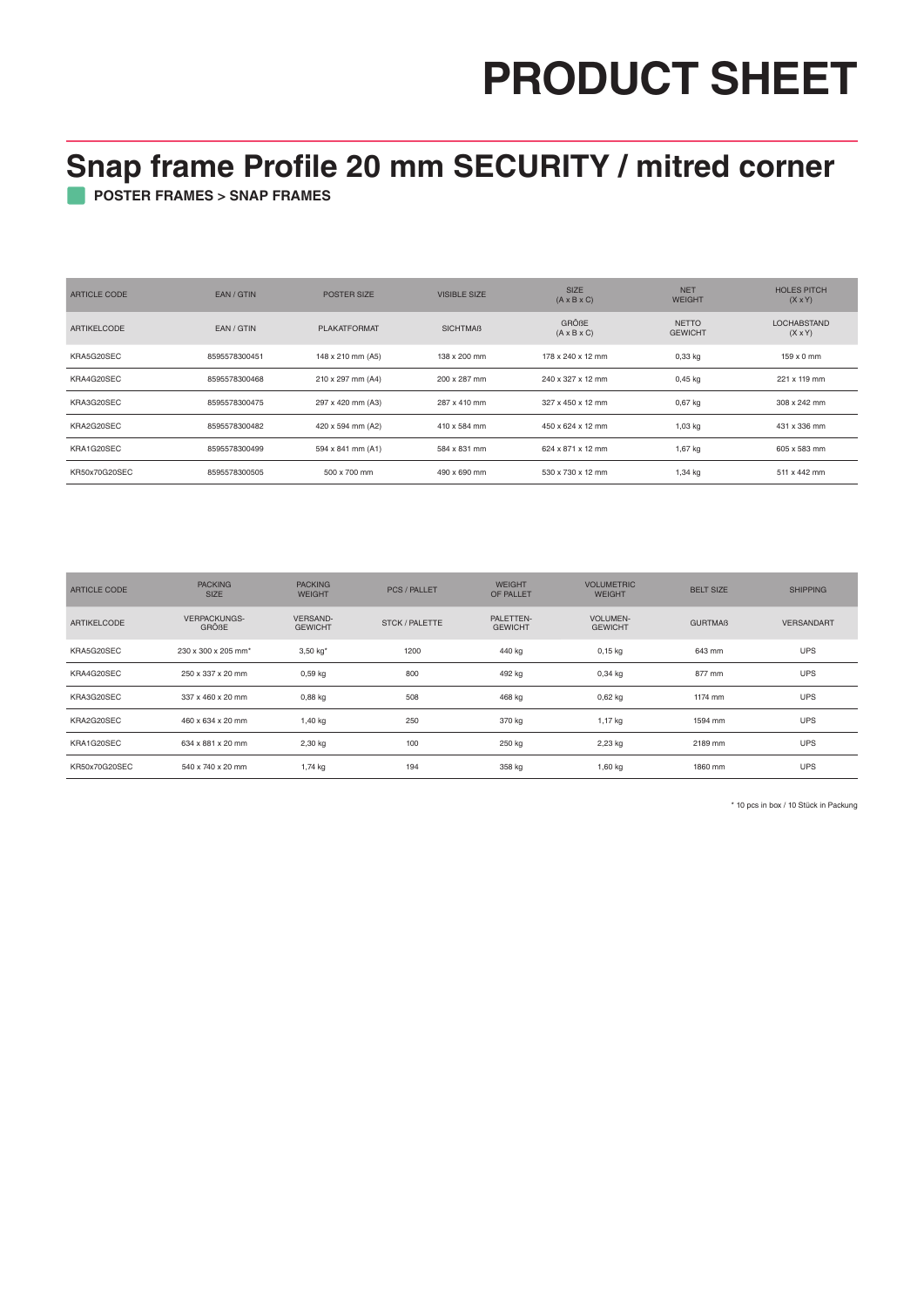#### **Snap frame Profile 20 mm SECURITY / rondo corner**

**POSTER FRAMES > SNAP FRAMES**